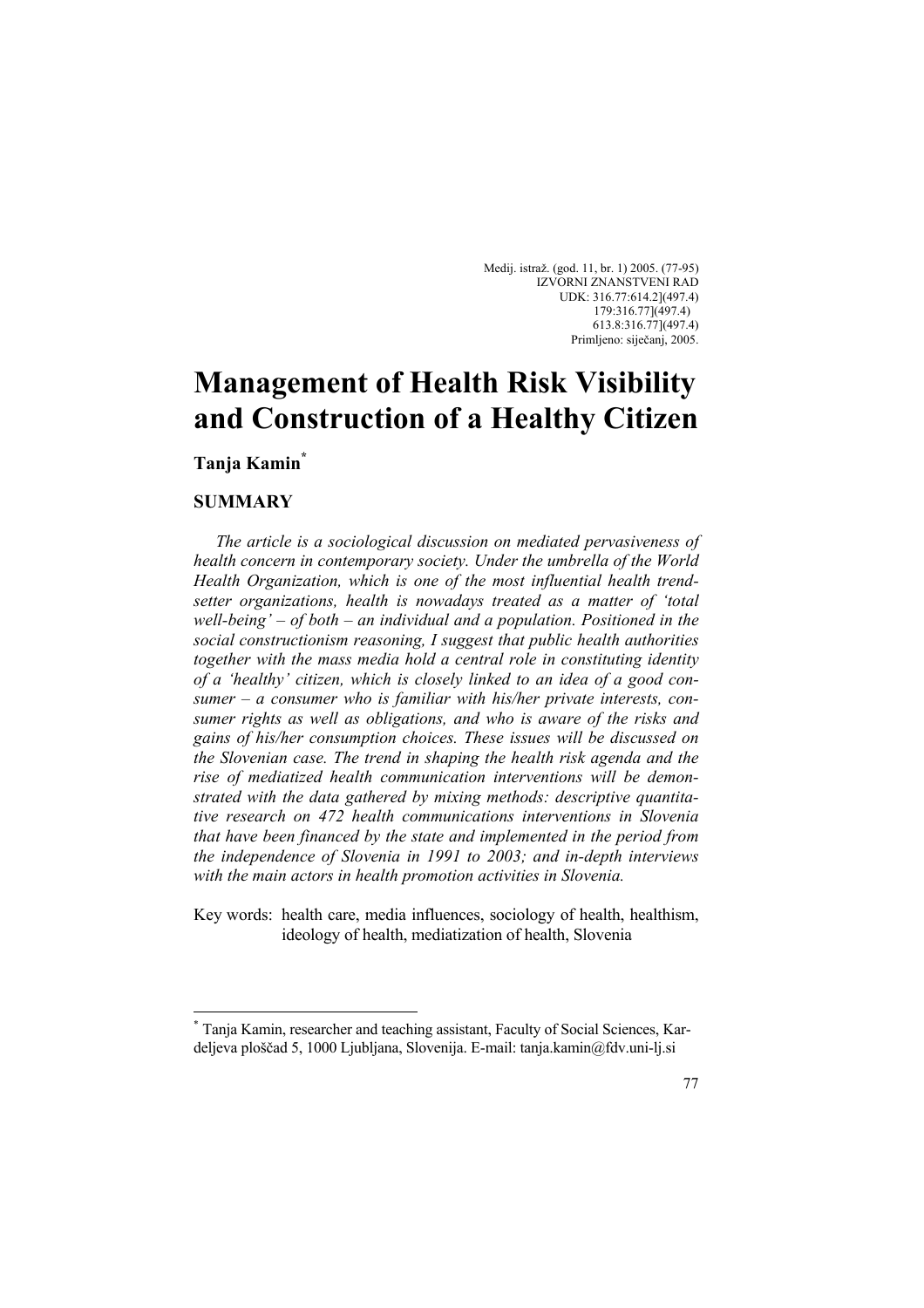#### **Introduction**

 It is a matter of great political concern, as we can nowadays read in public health programs (for example, WHO documents), that people live long and healthy life; only in this way can they fully participate in social activities and contribute to greater cultural and economical prosperity of a certain society. However, the main question is who and how deals with the need to achieve longer and more productive life of a population, how it manipulates social circumstances, calculates and manages pervasive risks, be it individual (for example, risky lifestyles) or environmental. Furthermore, how do the various social institutions and individuals interfere with, follow and shape, produce and reproduce modern health constraints and constitute health itself? And finally, how do they present the interests and justify activities in a way to be recognized as acceptable to the conditions of late modern society? For the late-modern, individualized subject (Giddens, 1991; Beck, 1992) and the political circumstances in which liberal principles proceed in the foreground, explicit health normalization is not admissible, just as the accenting of societal interests ahead of the interests of individuals is inadmissible for.

 In the article following social constructionist reasoning (Burr, 1995; Lupton, 1999), I present the thesis of healthism and suggest that the public health authorities, together with the mass media, hold a central discursive<sup>1</sup> role in constituting the identity of a modern 'healthy' citizen. Furthermore, I suggest that construction of this identity is closely linked to an idea of a good consumer – a consumer who is familiar with his/her private interests, consumer rights as well as obligations, and who is aware of the risks and gains of his/her consumption choices.

 I will support this thesis by presenting some of the data from the quantitative and qualitative research on public health communication in  $S$ lovenia<sup>2</sup> from 1991 to 2003 and discuss the public health authority's management of health risks visibility in Slovenia. The data will focus, firstly on the trend in shaping the health risk agenda in the country, secondly the rise of mediatized health communication interventions, and finally its discursive consequences.

## **Health crusade**

 Viewed from the perspective of various health advocates, for example, public health authorities, new health movements, advertisers, mass media, etc., health is not simply an opposition to ill-health, but it is rather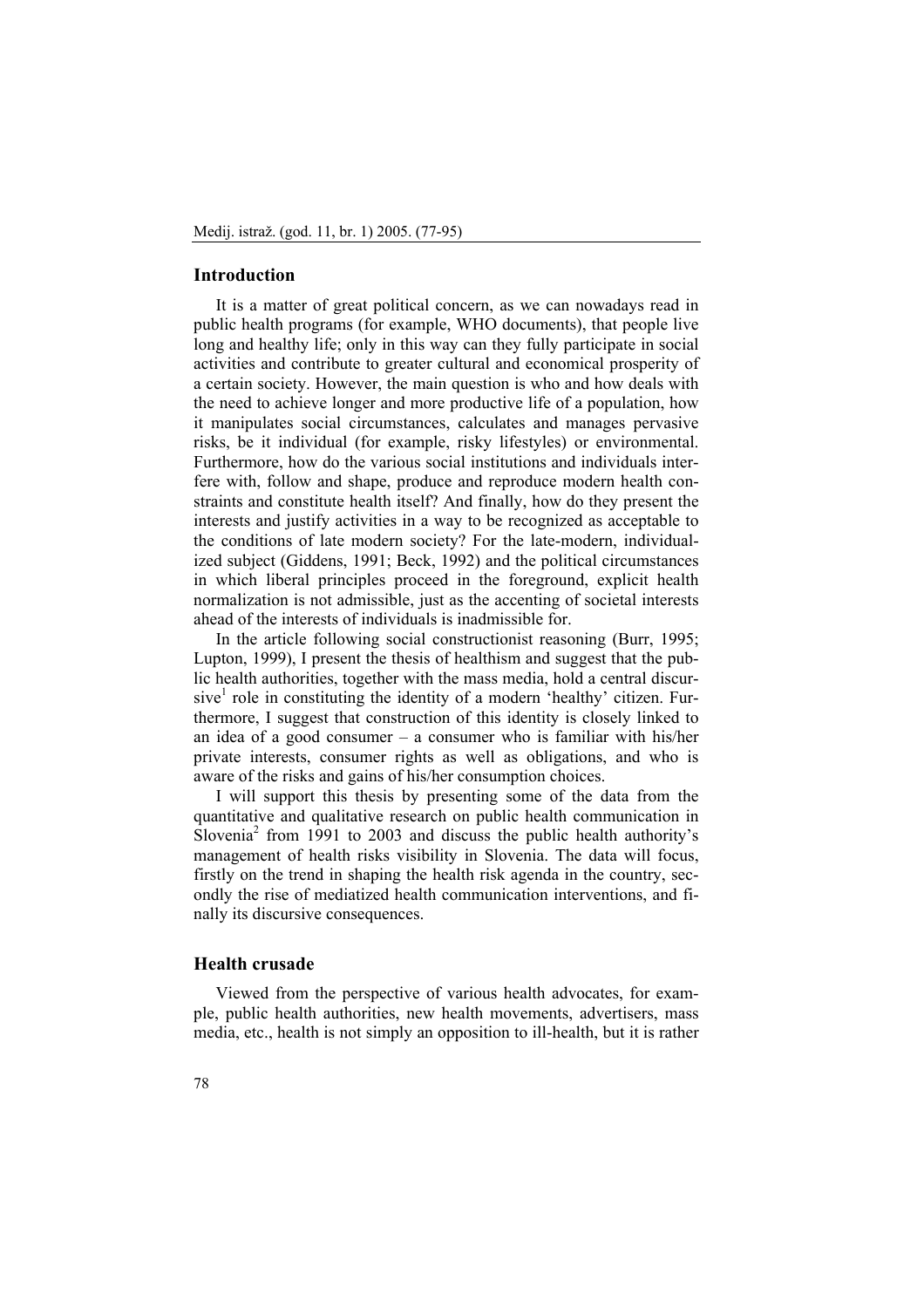a process, a project that should be worked on all the time. The struggle over an all-inclusive definition of health becomes more and more evident, not least in the public health discourse of which the World Health Organization (WHO) is the leading steward. Health is constructed as an all-embracing benevolence, a goal in itself, and a process that is dependent on continuous measuring, monitoring and (self)controlling (WHO, 1981, 1996, 1997, 1999, 2001). In this way, health is constituted as a way of life or, according to Mechanic (1999: 713), as a form of behaviour that accompanies ordinary everyday activities. Crawford (1980: 380) even speaks of "super health", which includes the whole spectre of values: "a sense of happiness and purpose", "a high level of self-esteem", "work satisfaction", "ability to engage in creative expression", "capacity to function effectively under stress," ability "to celebrate one's life", etc.

 A lot of research nowadays supports Crawford's idea of super health. According to a Slovenian public opinion survey, for example, health is becoming the highest value in ones life (Toš and Malnar, 2003). The same research shows that the majority of the respondents think that they care well for their health, but would be prepared to do even more for it. Similar findings of recent qualitative research on food scare in Slovenia (Tivadar and Kamin, 2002) show explicit worries concerning health and in particular the feeling of powerlessness in its management. People think that no matter how much they care for their health, they have the feeling of not doing enough for it. What makes people feel constantly guilty with regard to health? Why would they want to do more about health, if they think they already take good care of it?

 The all-inclusive property of the health concept, which is proposed by health authorities and is more and more reflected in various areas of everyday life, could be emphasised with the statement that no area of everyday life remains unaffected by health. Considered in this way it is absolutely impossible for a person to manage all health dimensions of his life at all times.

 Although differently conceptualised, health has been more or less a matter of consideration in all preceding societies (Turner, 2000; Lupton, 2000; Ule, 2003; Albrecht et al, 2000). Nevertheless, the concern with health issue has never before been so omnipresent as it is now on the individual and the societal level. The reason for such a high value attached to the body and health has to do with need for self-discipline and self-denial in difficult economic conditions and life in general (Crawford, 1993). Our bodies, in Crawford's opinion, are the final metaphor of the greater need for everyday struggle. There is nobody that one can rely on but one-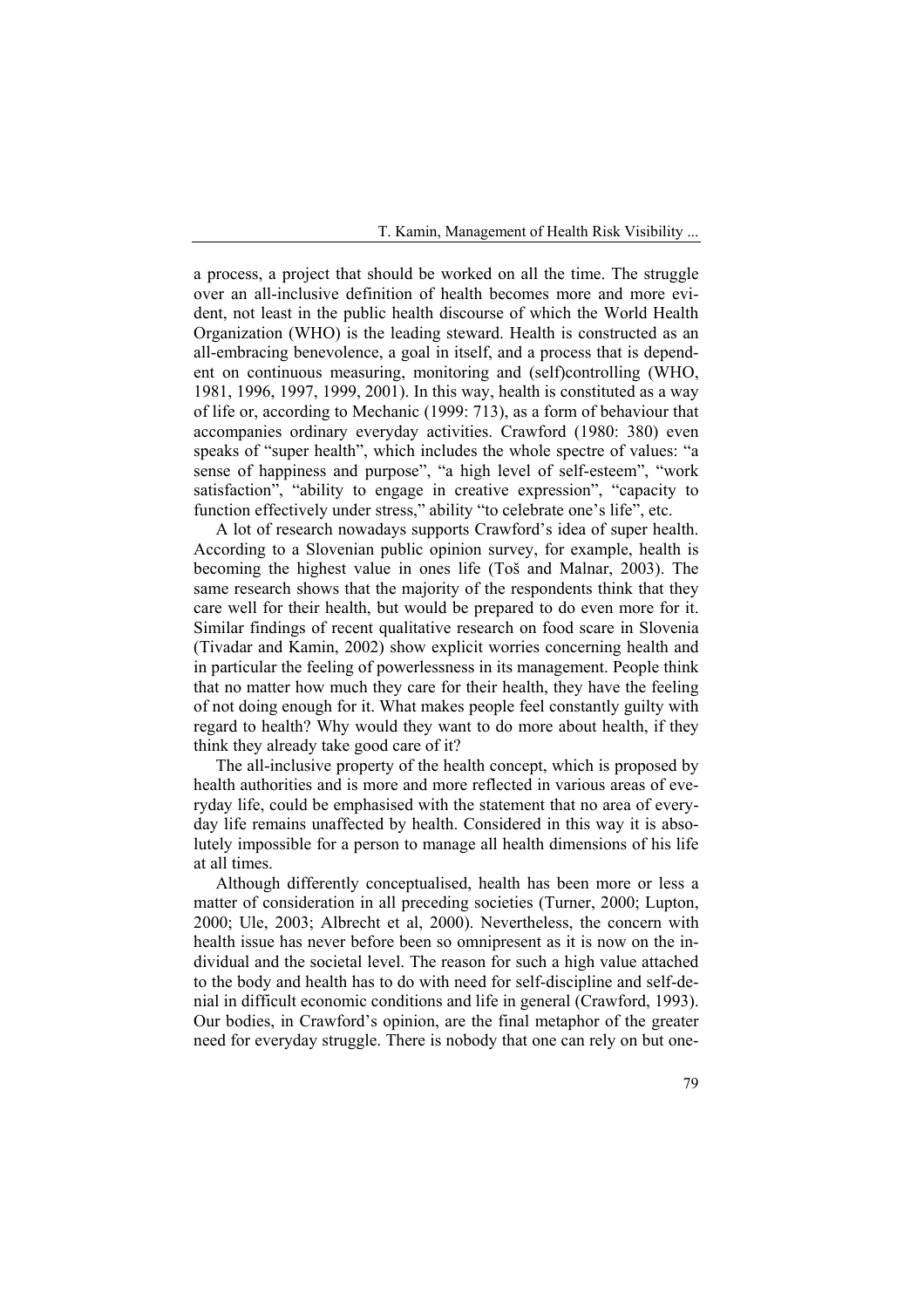self. Therefore, one is supposed to unquestionably invest in health and by doing so invest in his or her future. Like all investments, also investment in health becomes constituted as one that could and should be maximized (Metcalfe, 1993; Crawford, 1980). As such, health is constructed as a possible place of constraint, as well as a space of self-realization.

 Nowadays almost nobody dies simply of old age. People die due to injuries or diseases of some kind, and even old age itself has become a sort of disease that could be postponed if not cured (Bauman, 1992). From this perspective, people apparently gain power and hope to trick disease and overcome old age. But what they also gain is the notion that they are "constantly potentially ill" (Conevey, 2000: 123). In this respect, it is only a matter of time when one will fall from grace due to the lack of good will, emotional imbalance, irrational choice, lack of love towards life, etc., and suffer unhealthy (not normal) life and the dysfunction of one's body organs. This speaks of a modern phenomenon, which is in theory discussed as healthism and medicalization of everyday life (Zola, 1972; Illich, 1975; Crawford, 1980).

 Crawford (1980: 368) understands healthism as "preoccupation with personal health as a primary – often the primary – focus for the definition and achievement of well-being; a goal which is to be attained primarily through the modification of life styles, with or without therapeutic help /…/ solutions are seen to lie within the realm of individual choice." These choices are either right or wrong. They are right, if they are subordinated to medical authorities' recommendations and they are wrong, if they are not in accordance with the dominant demands. In this way, health discourse shapes good and bad identities: those who follow the norms and those who don't: responsible and irresponsible, beautiful and ugly; successful and unsuccessful, etc. Healthy identity is therefore identity that suits the dominant health discourse.

 Healthism – the new (moralizing) ideology of health, 'ideally' bridges the gap between explicit collective health normalization, constraint and control on the one hand, and liberal, sovereign consumer choice and private interest on the other hand. Led by the authoritative and demanding voice of the medical discourse, spread as well as exploited by the mass media and other economic forces, healthism transforms the collective need and social obligation into individual interest and private responsibility (Crawford, 1980). In the ideology of health, taking care of his or her own health, an individual works for him/herself and his or her interests; and at the same time he/she fulfils social expectations of good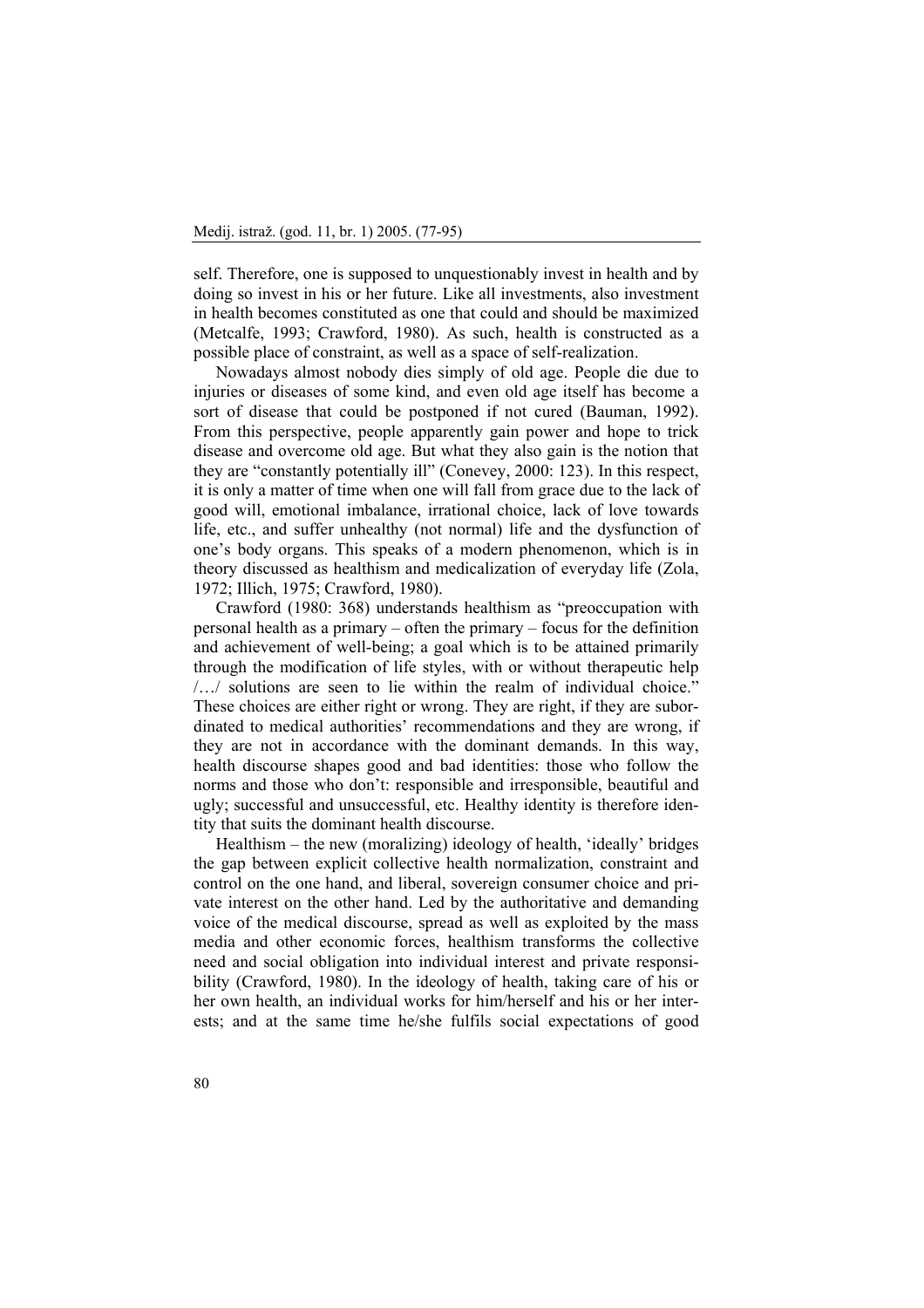(healthy) citizenship (Kamin, 2004: 47), which is more and more treated from the perspective of consumption.

 From the moment that health becomes understood as a by-product of ordinary everyday activities, health becomes widely opened to various spaces of consumption, beyond the services that are organized by the health care system and national public health system. It is true that 'health' is a very lively part of the contemporary policy debate. But since health is more and more considered as part of a lifestyle (and various consumption activities: eating, clothing, jogging, dwelling, etc.), health itself is an important economic field: for example for cosmetic industry, wellness centres, fitness industry, food industry, pharmaceutics industry, not least the media industry, social marketing communication agencies, etc. From an individual perspective, therefore, health could not only be achieved but could as well be consumed.

#### **Mediatization of health**

 The mass media see themselves both as a mediator and a producer of "health". What started as a place for the dissemination of public health intervention messages, took on its own production life in the form of lifestyle and health journalism (Bunton, 1997; Kamin, 2004). By producing and/or disseminating various health messages, the media play integrative role between citizens-consumers, the state and industry: they connect information and interests surrounding health, which is more and more perceived as capital that an individual, social or economic body can and must possess.

 When I use the term mediatization, I explicitly stress the role of the mass media in the process of mediation – "movement of meaning from one text to another, from one discourse to another, from one event to another. It involves the constant transformation of meanings, both large scale and small, significant and insignificant, as media text and texts about media circulate in writing, in speech and audiovisual forms, and as we, individually and collectively, directly and indirectly, contribute to their production" (Silverstone, 1999: 13).

 Mediatization of contents in the first instance indisputably determines what knowledge is important for society and, consequently, what is on the other side of the perceived social reality and therefore 'unimportant.' In the broadest sense of the agenda setting model, mediatization speaks of the potential – what, to whom and in what form can something become visible. It speaks of power to legitimize certain themes, issues and the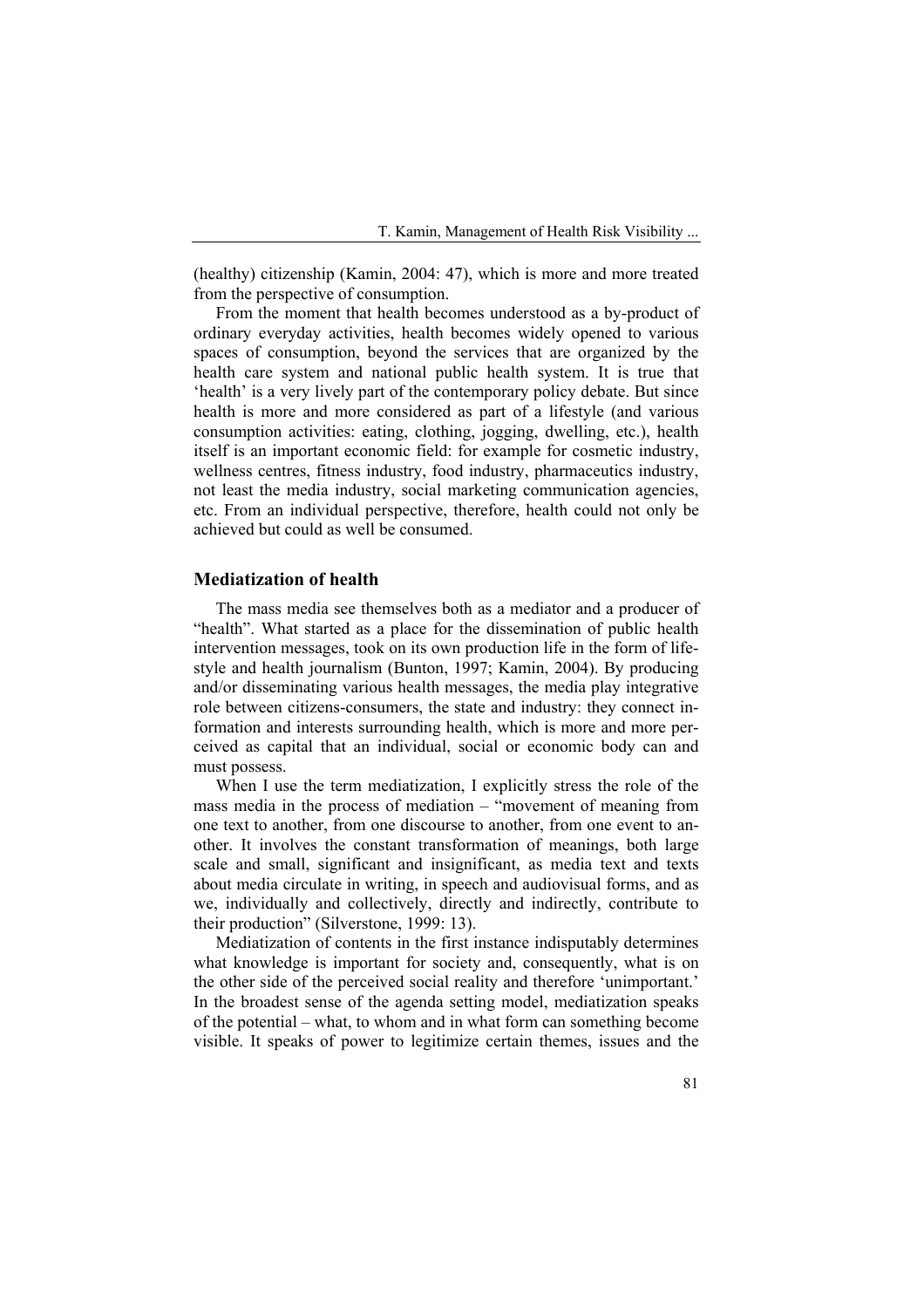ways of their discussion. In this respect, mediatization is connected to the "management of visibility" (Thompson, 1995). It acknowledges that the media are the fundamental generator of meaning networks to contemporary mankind (Thompson, 1995: 11; Beck, 1992; Giddens, 1991; Castells, 2000). Together with science, they are empowered to structure and disseminate knowledge (Beck, 1992: 23-46).

 This is especially true of knowledge about health, which is inseparably connected to risk discourse. Evaluation of health risks is ever more dependent on scientific measurements and it represents 'real' dangers as well as a market niche, since bad news and negative research results about dangers tend to attract public attention. In this respect, Skolbekken (1995), for example, speaks of epidemical focus on risks in academic circles, Glassner (1999) writes on the role of journalism in (re)producing the culture of fear, and Castel (1991) acknowledges a misleading technocratic dream of absolute control of coincidences and dangers. There are differences between the terms 'risk' and 'danger', since they apply to different social situations. Danger means an event, which has happened (or not) independently of us. Risk includes the act of decision, in which, by proceeding to a certain aim, we knowingly take into account possible harmful consequences (Mali, 2002: 165).

 In general, the mass media constitute a field where the agenda of 'relevant risk' or health issue is shaped, where the behaviours relevant to health is exposed, the meanings of health and illness are outlined, and a whole range of risks which individuals are supposed to calculate and be responsible for is communicated.

 Many researchers have found effects of mediated health risks on the population's perceptions of health risks: Verbeke and others (1999); Chapman and Lupton (1994); Seale (2002); Tivadar and Kamin (2002); Johnson (1998); Gibney and others (1997); Robertson (1978); Brodie and others (1999) ascertain that the media, apart from the profession, are the main sources of health and risk information.

 Information on health and risks is particularly attractive to the media industry itself. American studies show that among information programmes the audience chooses most frequently those contributions that deal with health issues (Johnson, 1998; Atkin and Walack, 1990). From this point of view, mediatization of health in the first instance is the managerial question of attracting the audiences and advertisers' money. In Slovenia there is a constantly growing offer of programmes, periodicals and media sections on health. Especially successful seem those that do not speak of ill-health and diseases, but rather teach you how to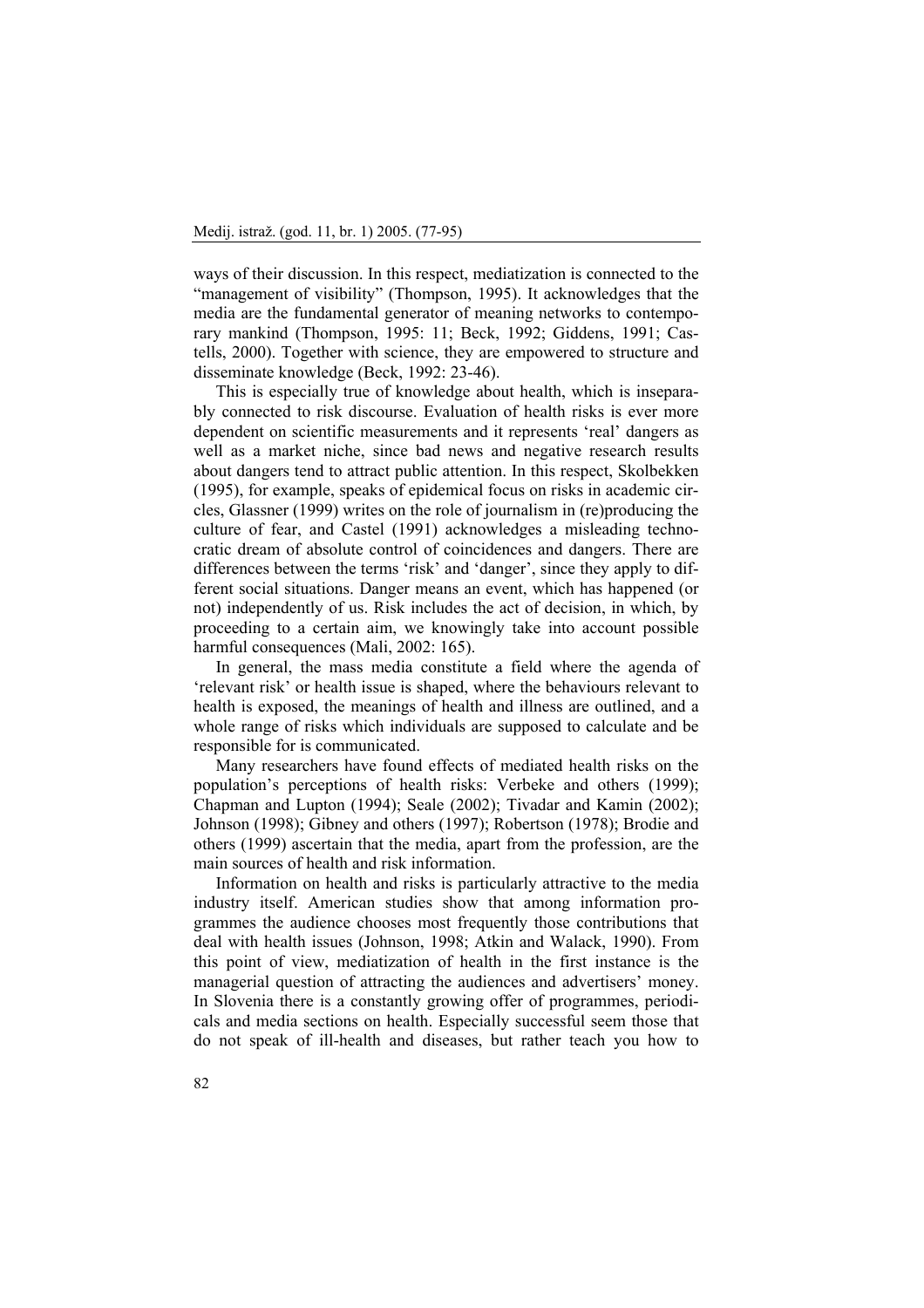achieve "super health" and how to keep your health and improve it (Kamin, 2004: 69).

 One could distinguish between at least four types of mediated health production: health journalism (for instance, production of articles and other journalistic contributions on health problems and health care system), production of entertaining contents about health issues (for instance, movies and series on dramatic intrigues in health care, such as Emergency, Chicago Hope, Schwarzwaldklinik, etc.), production of infotainment on health issues (e.g., lifestyle journalism, production of soapoperas, etc.) and advertising which explicitly (e.g., public health interventions) or implicitly (facial cream for healthy looking skin; yogurt for healthy start of the day etc.) communicate health.

 All types have grown in number in the last few decades. Analyzing the magazine Good Housekeeping from 1959 to 1995 Bunton (1997) recorded a three-time increase in the number of contributions connected to health. He also found a growth in number of advertisements that explicitly express the health value of advertised products, which are usually juxtaposed with symbols of discipline, happiness and profit.

 There is a significant increase in public health communication interventions as well (Kamin, 2004), and the trend will probably continue, judging by the efforts of a vast number of theorists, researchers and practitioners to increase the effectiveness of health communication campaigns. Many people look for improvement in health communication interventions by hybridization of mediated health types; by integration of health information content into news and entertainment programming (Atkin et al, 1990, Wallack, 1990); and integration of health information from public health authorities into advertisements for various products.<sup>3</sup>

 In what follows, I will introduce some data from the research on public health communication in Slovenia and discuss the public health authorities' management of health risk visibility in Slovenia.

### **Method**

 The research included public health authorities' communication interventions for health promotion implemented in the years from the declaration of independence of Slovenia in1991 to the end of September 2003, and were fully or partly financed by the Slovene government. The data were collected from September 2002 until September 2003. Our informants on communication interventions for health promotion were all the main agents who – in the mentioned period and under the mentioned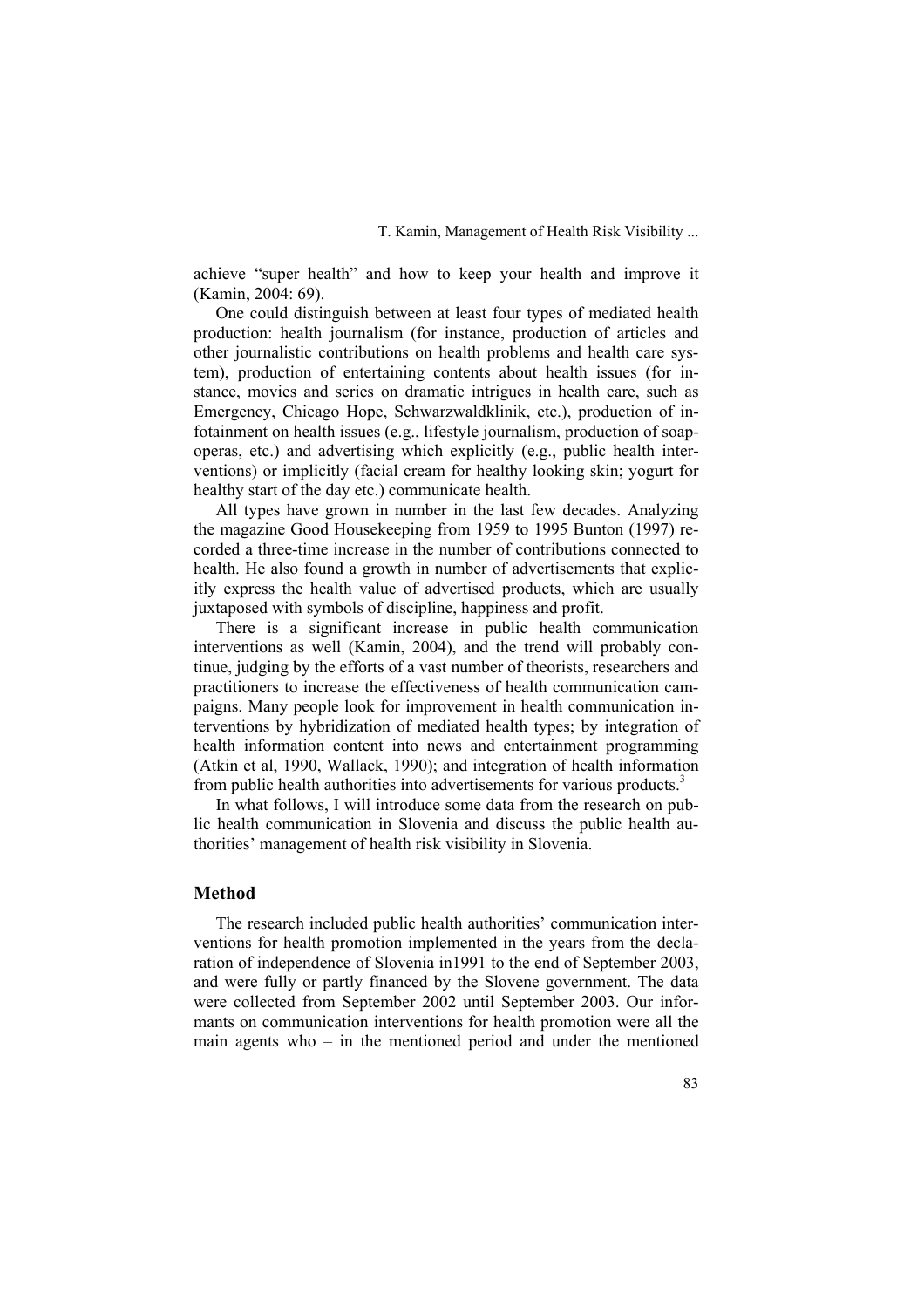conditions – communicated healthy life contents. We surveyed 58 informants, includingly directors of advertising agencies, public relations people, heads of relevant civic associations and non-governmental organizations, representatives of the Institute of Public Health of the Republic of Slovenia and the Ministry of Health of the Republic of Slovenia. The Response rates were 74% for advertising and other marketing communication agencies and 46% for the governmental and non-governmental organizations and associations. The main unit for the analysis was the whole campaign for certain communication interventions, which were studied according to the following variables: performer of the communication intervention, organization placing an order for the communication intervention, the year of communication intervention, means of communication intervention, theme of communication intervention, title of communication intervention, and the main message of the communication intervention. In the final database we gathered 472 units of communication interventions for health promotion.

 As a follow-up to the descriptive health communication interventions analysis, we conducted in-depth interviews with 6 main representatives of the health promotion activities. These were selected in such a way, that representatives of different actors (interest groups) in health communication interventions implementation were included: one representative from the Health Promotion Centre of the Institute of Public Health of the Republic of Slovenia; one from the Slovenian Ministry of Health; one from a regional Institute for Health Care; one from a pharmaceutical company implicitly related to public health promotion campaigns; two from marketing communications companies – one from an advertising agency that designed and implemented one of the biggest recent health promotion campaign in Slovenia and one from a smaller, 'freelance' marketing communicators participating in health communication interventions. The interviews with carefully selected respondents were conducted to better understand the insights of health communication intervention practice – from the point of view (and in the words) of actors in the health promotion process.

#### **Health risk agenda**

 In Slovenia, the number of health communication interventions increased by 98% from 1991 to 2003. In the period of twelve years, have been implemented at least 472 health communication interventions, which addressed different health issues. We divided the main themes of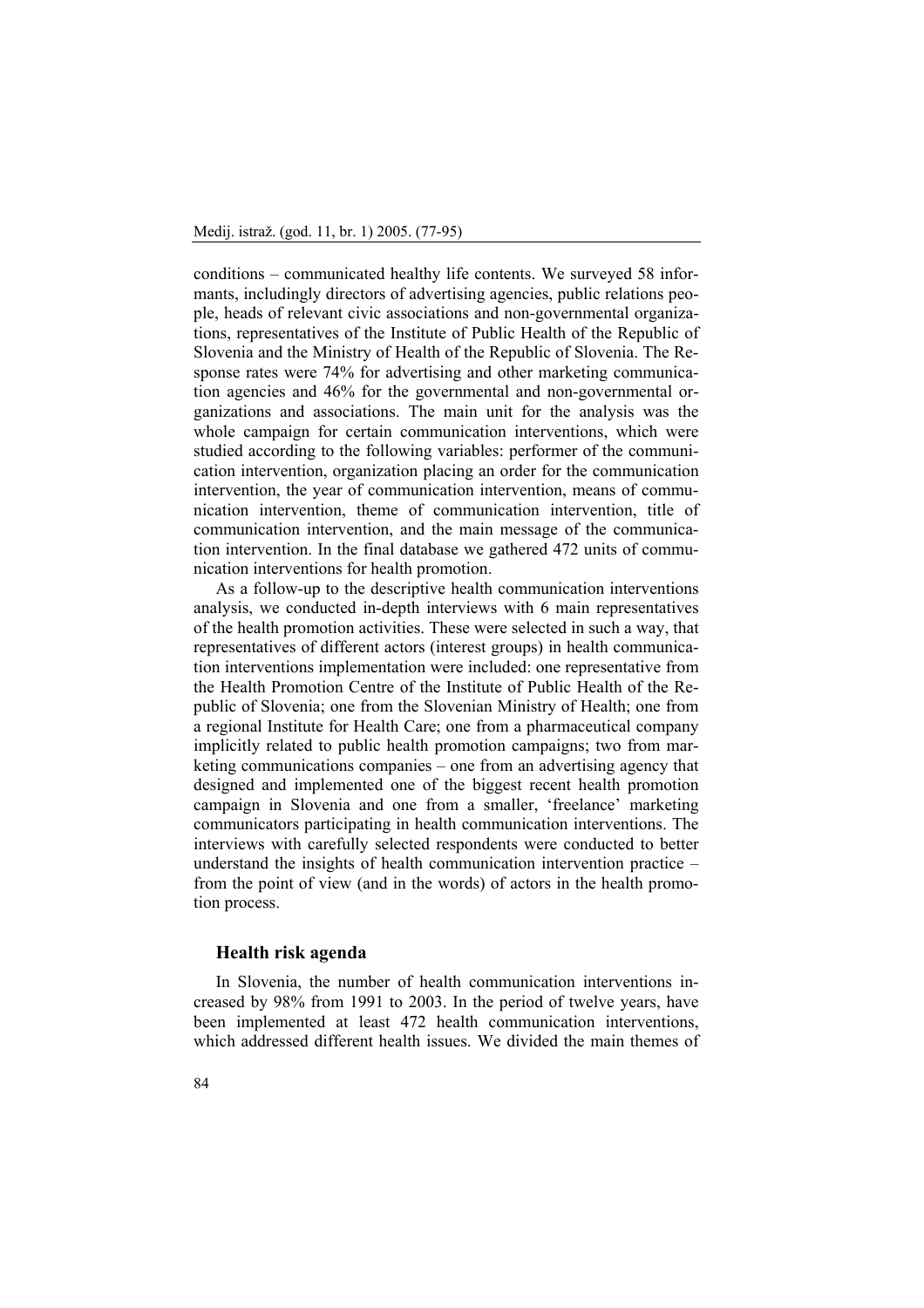health communication interventions in Slovenia into 17 groups: AIDS, alcohol, smoking, recreation, cardiovascular diseases, cancer, other diseases, vaccination against diseases, healthy eating, stress, drugs, health education, Red Cross, blood donation, teeth, breastfeeding, healthy environment, and other. The health promotion themes that got most attention in the last twelve years were "injuries" (17,4%) and "cancer" (17,2%). They are followed by "vaccination" (12%), "smoking" (11,2%) and "AIDS" (10,8%). However, the themes were differently represented over time.

 There is a constant trend of attention in the last twelve years on "injuries", "health education", "smoking" and "vaccination". We can notice an increase in attention on "alcohol", "drugs", "healthy eating", "cardio vascular diseases" and "recreation". These are the themes that increasingly interfere with the way of life of individuals since they address their lifestyles. Prioritization of such health themes stresses the power of an individual to avoid the main health risks and stay healthy. The collection of certain themes as such constructs health as being totally in the realm of an individual's will and responsibility.

 The data also show the constant increase in the number of different health themes communicated each year. This helps construct the all-inclusive health concept, since there are more and more health risks communicated to the public. Among these, as noted before, especially those are increasing, which speak of an individual lifestyle and voluntary risk taking, ignoring advice from the health authorities. For example, in 1991 there were 3 main communicated themes in health communication interventions: AIDS (20%), vaccination (40%) and injuries (20%). In 1996 there were 9 main themes in health communication interventions: AIDS (23%), diseases (10%), vaccination against diseases (16%), breast feeding (3%) smoking (10%), injuries (19%), cancer (3%), cardiovascular health (3%) and stress (3%). In 2003 we can notice a further increase of the communicated themes in health communication interventions. The increase was especially marked in the following themes: alcohol consumption (23%), healthy eating (18%), physical activity (3%) and drugs  $(9\%)$ .

 With the help of interviews we identified four reasons for a greater frequency of certain health themes: the ability of those who order health communication interventions to raise money, the epidemiological nature of certain health problems, the quickly visible results from the communication intervention, the financial support from pharmaceutical compa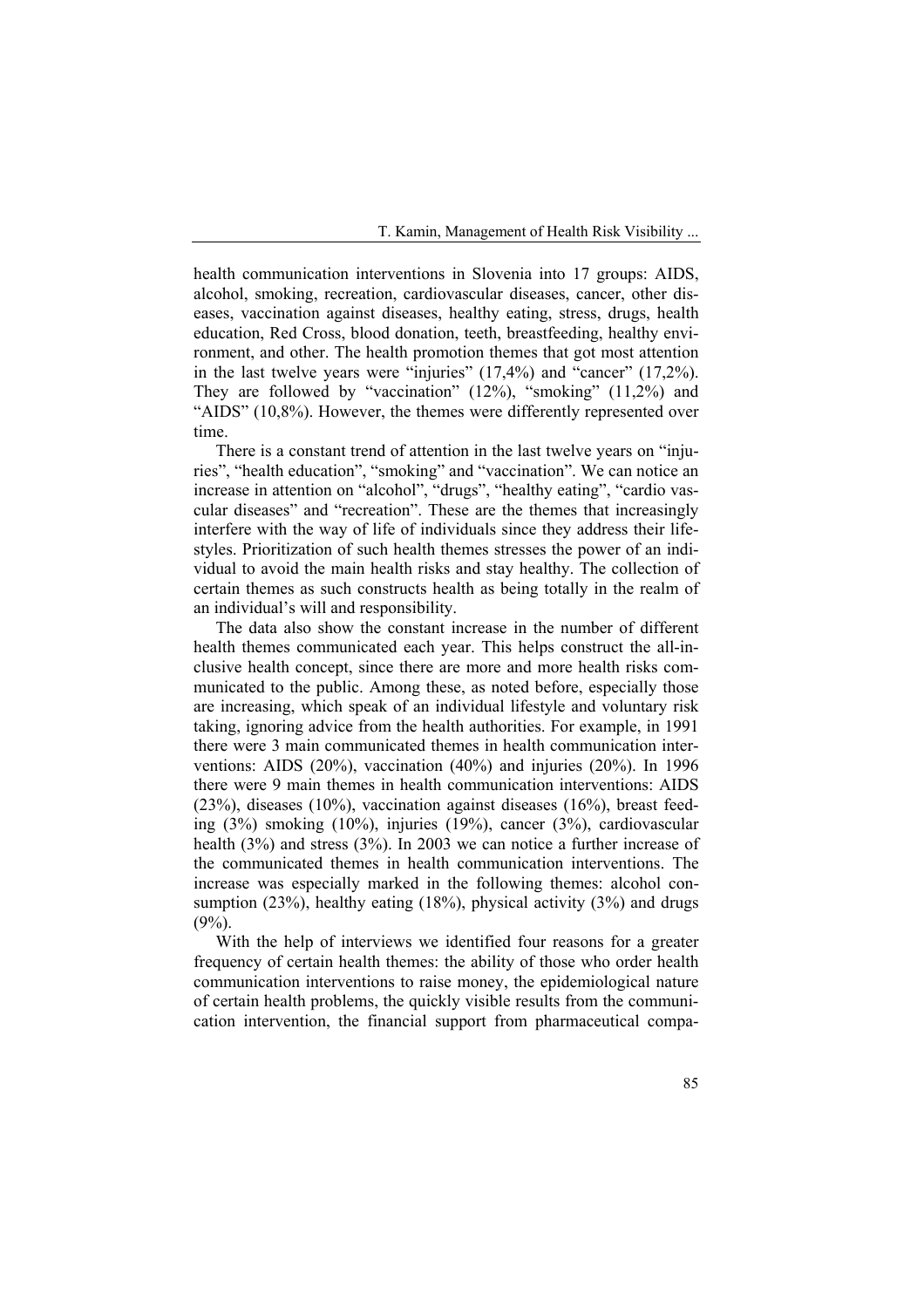nies, health issues in European political and strategic context under the directions of the WHO.

 Although the themes tackled by communication interventions construct the main health problems in a given country, these are not necessarily in accordance with the most urgent and 'real' health problems in that country. As one of the informants said:

*"There is a difference between real health problems and potential health problems. If you are the one who raises money by applying for public tendencies, you know very well which need to apply under to convince the committee to give you the money."* 

 Prioritised themes are therefore also a reflection of different power relations and the need of organizations – for their financial survival – to make their activities publicly visible.

#### **The rise of mediatized health communication interventions**

 The health themes are communicated to the public by different means: through brochures, leaflets, posters, mass media, etc. In each health communication intervention there is one or a pack of media, which are used as a primary communication channel of the intervention. The use of the mass media for the primary communication channel in health communication interventions is increasing. Figure 1 shows of the distribution of traditional mass media (television, radio, newspapers, magazines, and big outdoor posters) over time. In 2003 more than half (55%) of all health communication interventions used the mass media as a primary communication channel. Communication interventions which use the mass media as a primary communication channel are usually more extensive and consequently more visible than the communication interventions that use other means for the primary communication channel, as for example brochures, posters, leaflets, etc. In this way, the themes, which are addressed via mediatized health communication interventions, are more exposed as primary health problems in the country.

 One of the reasons for the increased use of the mass media in public health communication interventions is a common belief, revealed by the interviews, that what is not in the mass media, doesn't exist in the consciousness of the people. The following statements made by two of the interviewers support the agenda setting reasoning:

*"Without the media you don't exist. We still don't use the media enough to open certain health themes in the public mind and make them interesting."*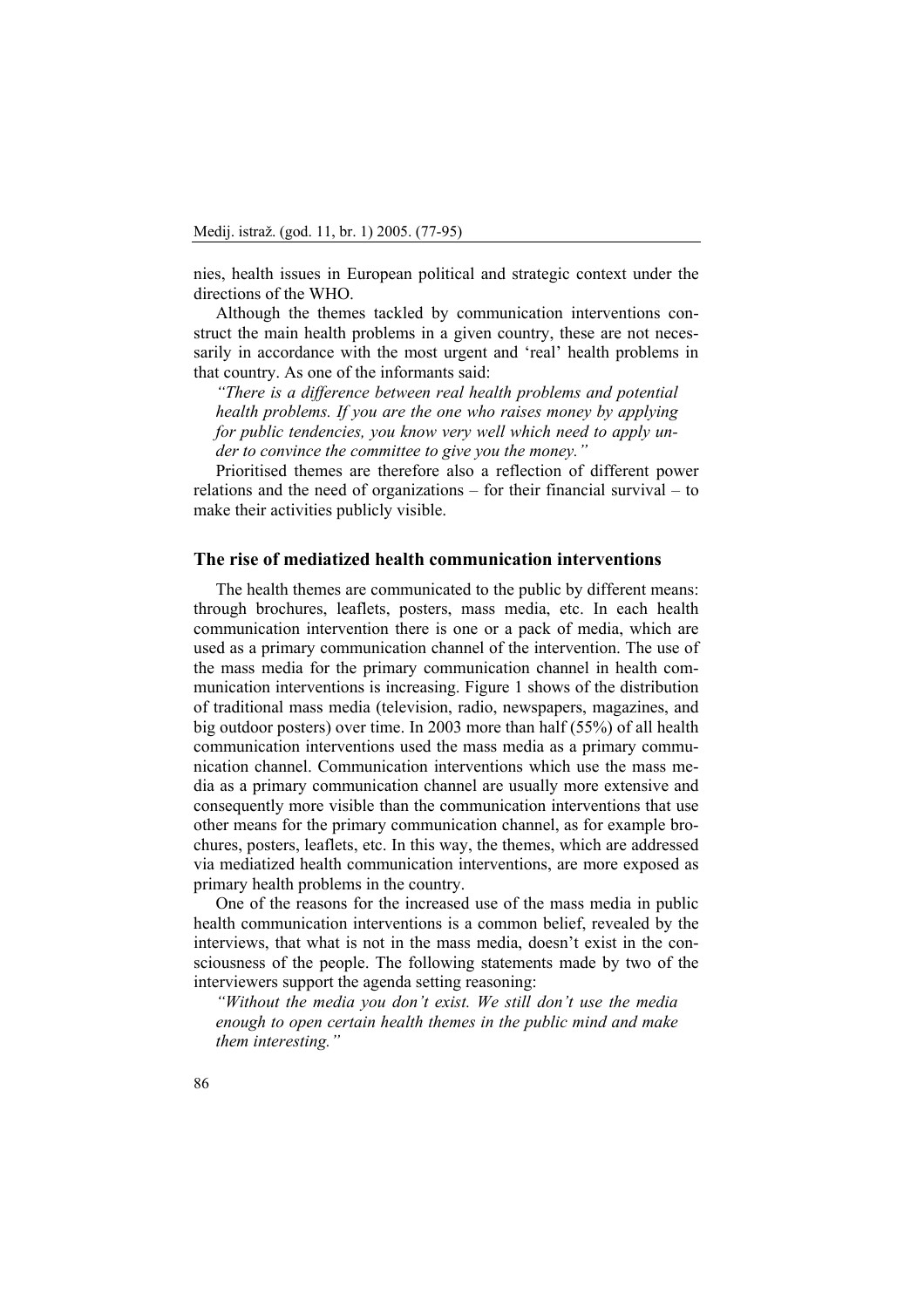*"In an informal research we asked youngsters, what they thought was most harmful to human health. We got answers such as drinking, smoking, drugs, and other themes that were the most prevalent health themes in the mass media."* 



Figure 1: The increase of public health communication interventions in which the mass media were used as a primary communication channel (n=472)

 Figure 2 shows the health themes that were communicated to the population in Slovenia by using the traditional mass media (such as television, radio, newspapers, magazines, and outdoor jumbo posters) for the primary communication channel in a particular health communication intervention. Until 1996, the most represented theme was "injuries" (labelled with trend 0). In the year 2003 the most covered themes were "alcohol consumption" (labelled with trend 1), "healthy eating" (trend 7) and "forbidden drugs" (trend 4). Other better represented themes over the years were "smoking" (trend 3), "cardiovascular health" (trend 6) and "vaccination" (trend 2). Label 8 represented a decreasing trend of attention to AIDS, label 9 represented communication regarding blood donation, and label 5 communication regarding the Red Cross. Recreation as a health communication intervention was represented in the mass media only in 1997 (20%).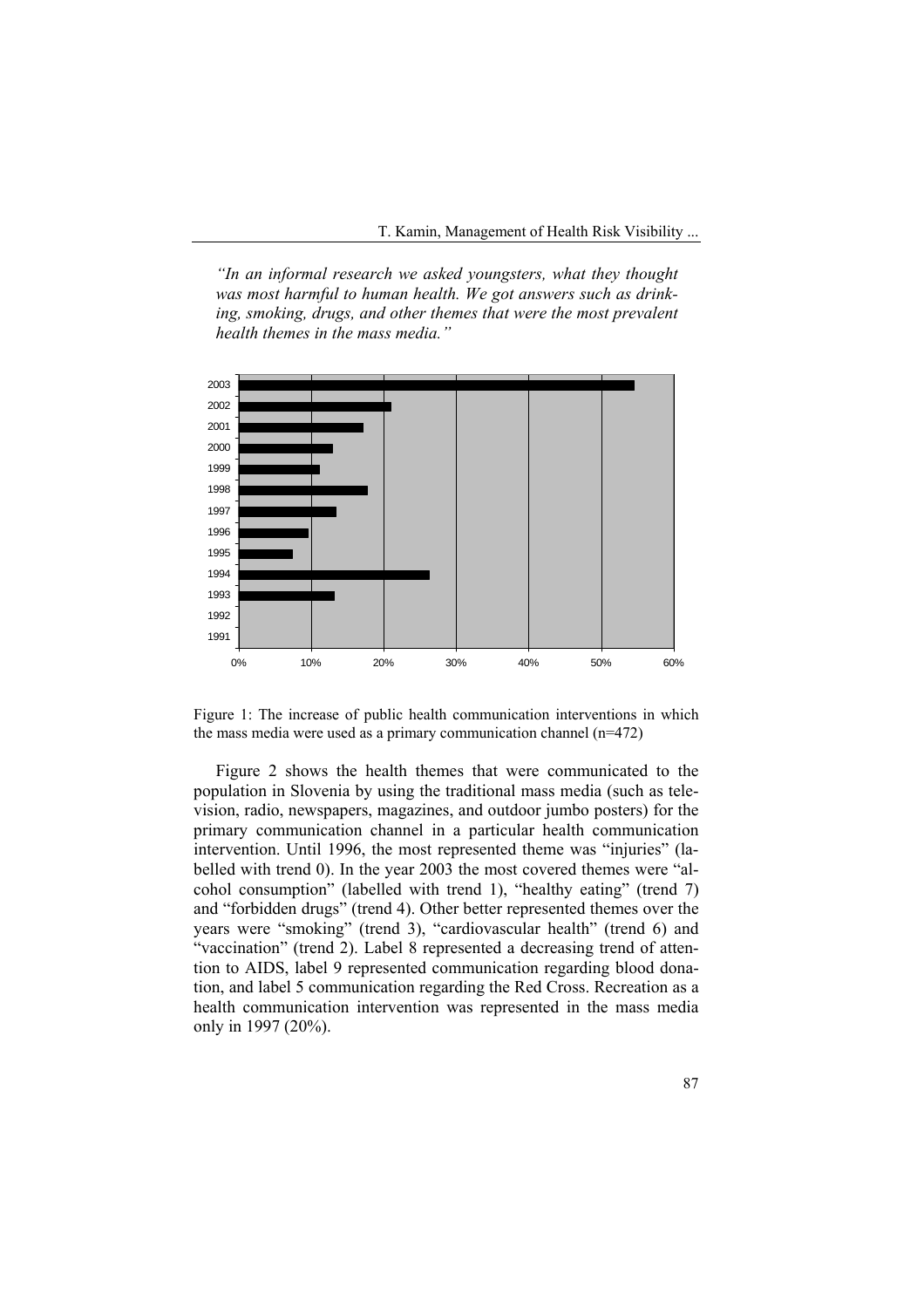



 Besides explicit health communication interventions, public health authorities try very hard to enter the mass media in other forms. One of the greatest efforts is to get health themes in editorial contents. For this reasons public health authorities cooperate with their permanent, so called "health journalists." These are supposed to help them get the massage across the media efficiently and for free. For this reason, public health authorities prepare articles and expert opinion, together with journalists; they also prepare shows for radio and television, arrange interviews, and organize press conferences and pseudo events.

 In general, the interviewers were quite satisfied with their relations with the media, but they expressed also some problems that they have with their negative news logic:

*"I find a big problem in the fact that good news is not news for the media. Most of media are focused on revealing secrets and affairs. /…/ once, we had a seminar about the media and health promotion. The main discussion revolved around how to prepare news in such*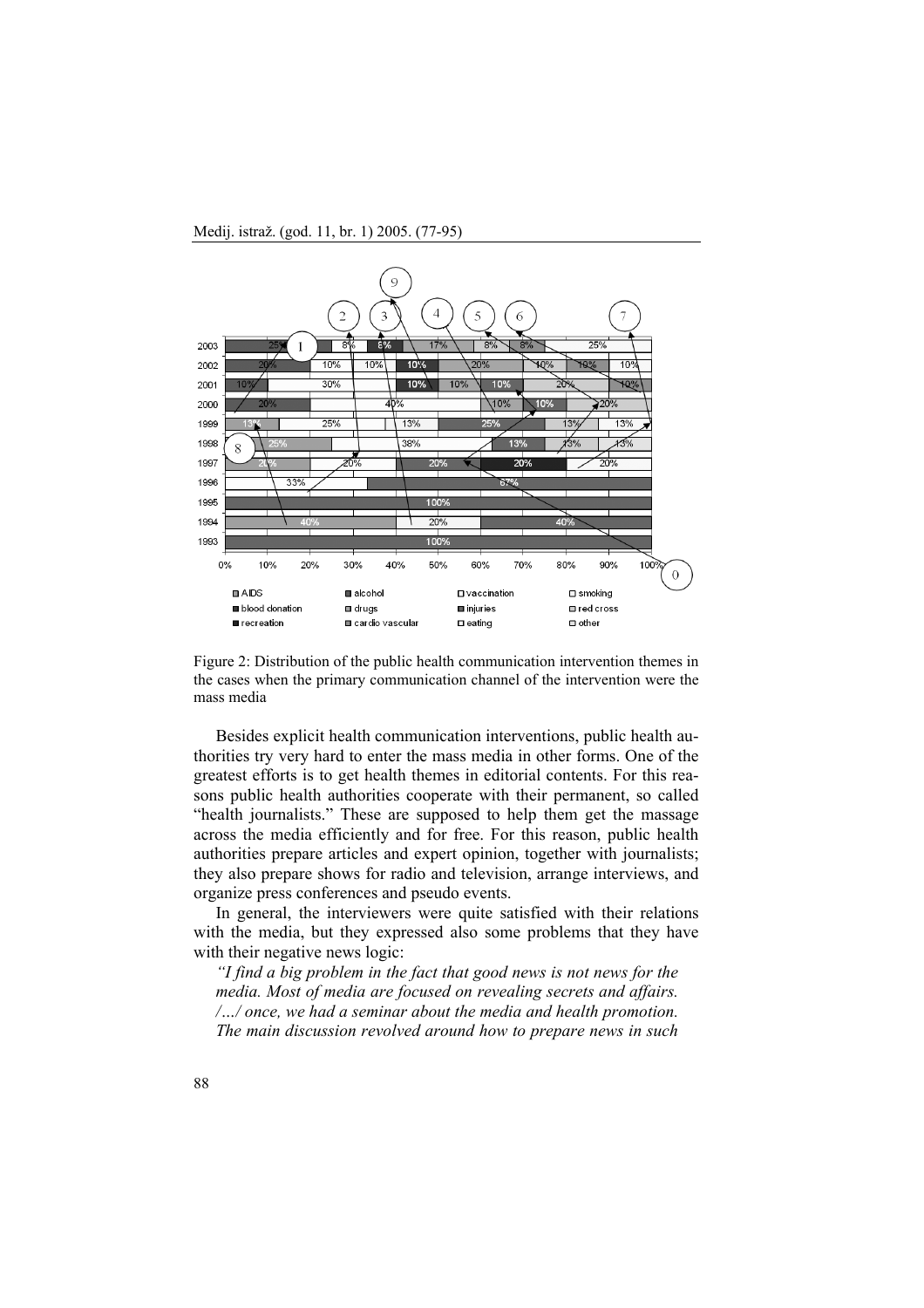*ways to be interesting for the media. And this is difficult. For example, we can't get through a message about non-smoking, unless we don't mention at least 3500 dead each year."* 

 This brings us to another issue regarding agenda setting, namely management of risk visibility. It concerns not only the frequency of a theme in the media but also the way the themes are presented. In other words, it doesn't only mater what themes are present in the media, but rather how they are present, what meanings of health they offer, how urgent they are, given the particular health risk, etc. These meanings could be analysed in different ways, one of them being the analysis of the appeals in the communication interventions.

#### **Conversationalisation of public health discourse**

 In Slovenian health communication interventions, paternalistic and fear inducing appeals prevail. The right, healthy behaviour are mostly ordered, in an explicit or implicit way. "Don't be a fool, get vaccinated!" for vaccination against hepatitis B, "The decision is yours!" for stop smoking, "Aids doesn't choose, you can!" "Enjoy!" for eating fruit and vegetables. These are some of the appeals addressed to the population in the last few years. However, public health authorities are more and more thinking about speaking to the public in a more positive and playful way. The same is typical also of commercial advertising: "Healthy life" brand, "5 a day. Let's put some colours in our lives" for eating fruit and vegetables, "Health is basic. Start with your skin" for cosmetic products, etc.

 Public health authorities increasingly make an effort to inform citizens about health issues in an impartial way, while at the same time their communication activity consists of 'effective' persuasion in order to achieve 'favoured behaviour'.

 This raises the following dilemma: public health authorities often employ regulation strategies that are supposed to be perceived as consumer oriented, in terms of an offer without coercion. This is to say that individuals are instructed in a way that gives them a feeling of a free decision regarding whether or not to accept the recommended or advised health behaviour and whether or not to participate in risky behaviour. What is also given to the individuals in this way is the feeling of their own responsibility for their health.

 The need to somehow disguise the 'obligation' and 'regulation' discourse by all means, even in the state regulating bodies, is connected with the "climate of consumer authority", or sovereignty (Heward, 1994; Fair-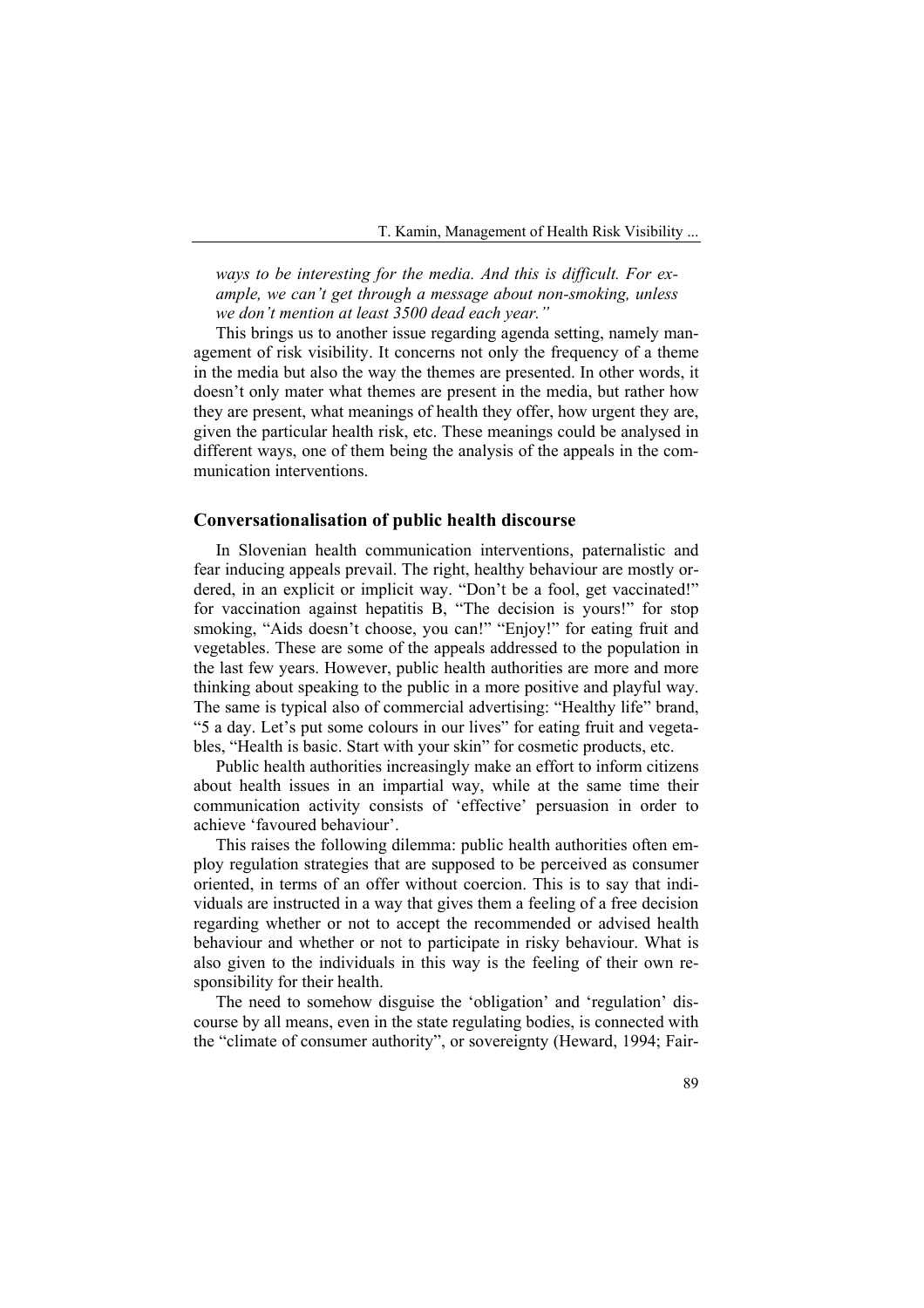clough, 1994; Keath et al, 1994, Slater, 1997). The dilemma that was mentioned above thus derives from a fusion of two different 'concepts of society' and approaches to the one and only task: 'health regulation'. The first concept is about citizenship and the idea of common good, and the second is about consumerism and the idea of the individual's take. This (con)fusion could be discussed also as a feature of the "sub-process" commodification of that Fairclough (1994) conceptualises as a "conversationalisation of public discourse".

#### **Conclusion**

 Most of researchers note that people get much of their health information from the media. This information could be in the form of articles and other journalistic contributions to the discussion of health problems and health care system. These are followed by movies and serials on dramatic intrigues in health care, then by lifestyle magazines, soap operas and straight forward advertising for various healthy products and services.

 A great amount of health information in the media is directed by the public health authorities. These are usually recognized by the public as health campaigns. However, explicit health campaigns are only one side of public health communication interventions; the rest take some other form of mediated health.

 As our research indicates, public health authorities make an effort to cooperate with journalists who might translate the bureaucratic discourse into a more friendly journalistic, either informative or entertainment, type of mediated health. And the media welcome health contents since they realised, like all other industries, that health sells. The volume of editorial contents dealing explicitly with health, has – in Slovenia, like in other Western countries – significantly increased. There are several new magazines dealing with health or health and beauty, as well as new health supplements in national newspapers and there is more and more space for health topics in lifestyle magazines (Kamin, 2004: 69).

 Therefore, when speaking about the management of health risk visibility, we should think of implicit and explicit mediated health communication. It needs to be noted that health communication is not always driven by the same interests. The pharmaceutical industry will communicate health with different interests than a local organic farm, and still different than the institute of public health and the mass media. The last is often geared to audience animation, which can lead to sensationalism and false health risks alarms.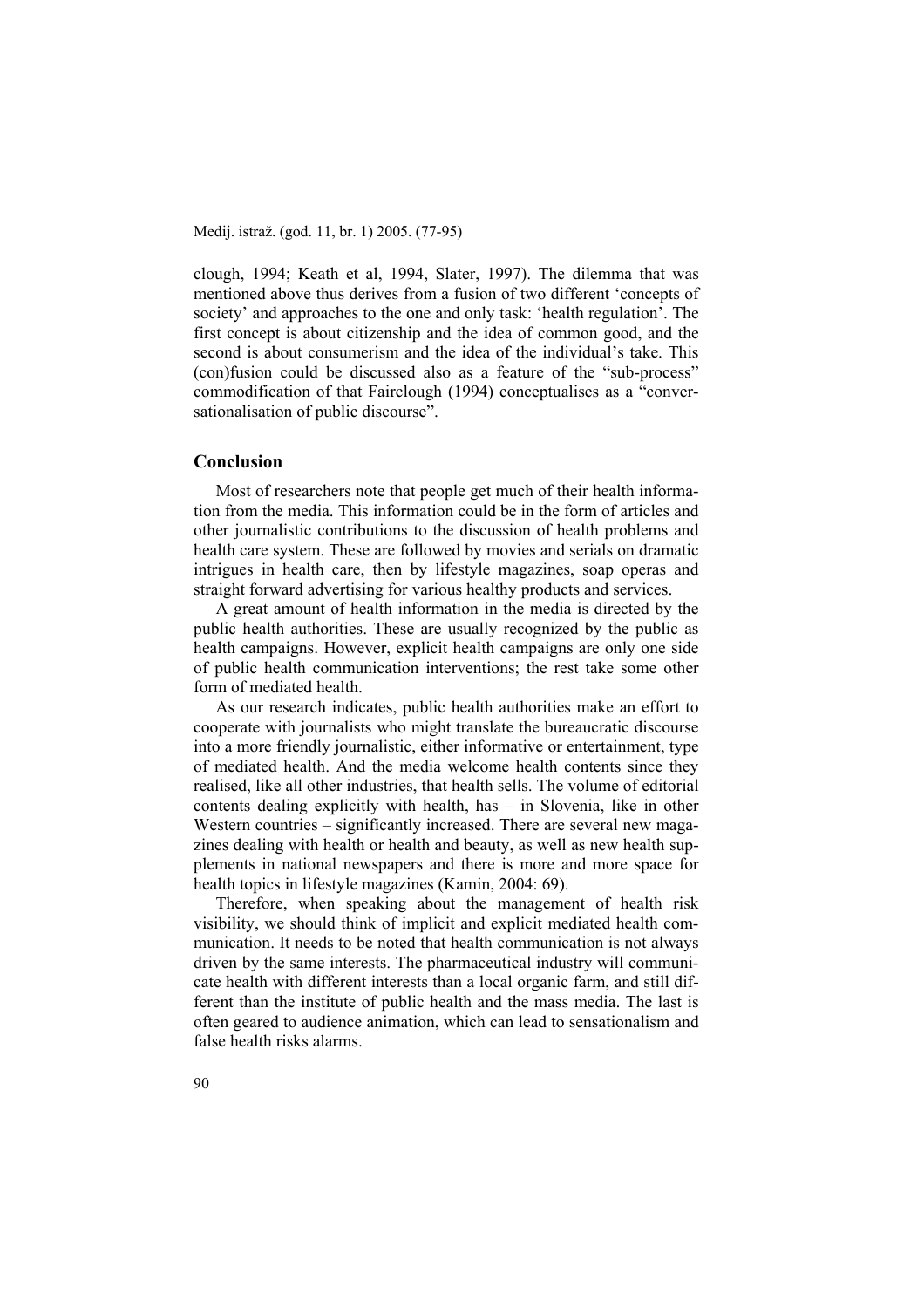Nevertheless, the public health authorities together with the mass media play the central role in the management of health risk visibility and in constituting the identity of a modern 'healthy' citizen. Among the most represented topics in health communication interventions and, consequently, among other mediated health contents, are increasingly those that address individual lifestyles. And since a lifestyle is distinctly connected to the processes of individualization and consumption, or the least consumption sphere in general, the idea of a healthy citizen is more and more related to an idea of a good consumer – one who is familiar with his/her private interests, consumer rights as well as obligations, and who is aware of the risks and gains of his/her consumption choices.

#### **NOTES:**

3

- 1 Discourse is a term that has not jet achieved general agreement on what it stands for. I understand discourse as a limited body of knowledge and the ways of its usage, recognized as particular comprehension of different phenomenon, their understanding through words, images and relations between them (more in Fairclough, 1995).
- 2 The research "Znanja, spretnosti in izkušnje na področju komuniciranja vsebin zdravega življenja" conducted by the research group at the Faculty of Social Sciences in Ljubljana and led by Zlatko Jančič, was financed by the Slovenian Ministry of Health and Ministry for Education, Science and Sport.
- In the USA, the Federal Trade Commission has since 1984 "encouraged food producers to make health claims in their marketing campaigns as a way of communicating more health-related information to the consumer" (Novelli, 1990:80). Similar efforts are seen in Slovenia with one of the biggest retailer's advertisements for fruits and vegetables, which at the same time promote products and the importance of consuming fresh vegetables and fruits, using the same claims as public health authorities in their campaigns.

## **REFERENCES:**

- Atkin, C. and Wallack L. (1990) *Mass Communication and Public Health. Complexities and Conflicts*. London, New Delhi: Sage Publications.
- Albreht, G. L. & Fitzpatrick R. & Scrimshaw, S. C. (2000) "Introduction", pp. 1–5. In: Albreht, G. L. et al. *The Handbook of Social Studies in Healt and Medicine*. London, Thousand Oaks, New Delhi: Sage publications.
- Bauman, Z. (1992) *Mortality, Immortality and Other Life Strategies*. Cambridge: Polity Press.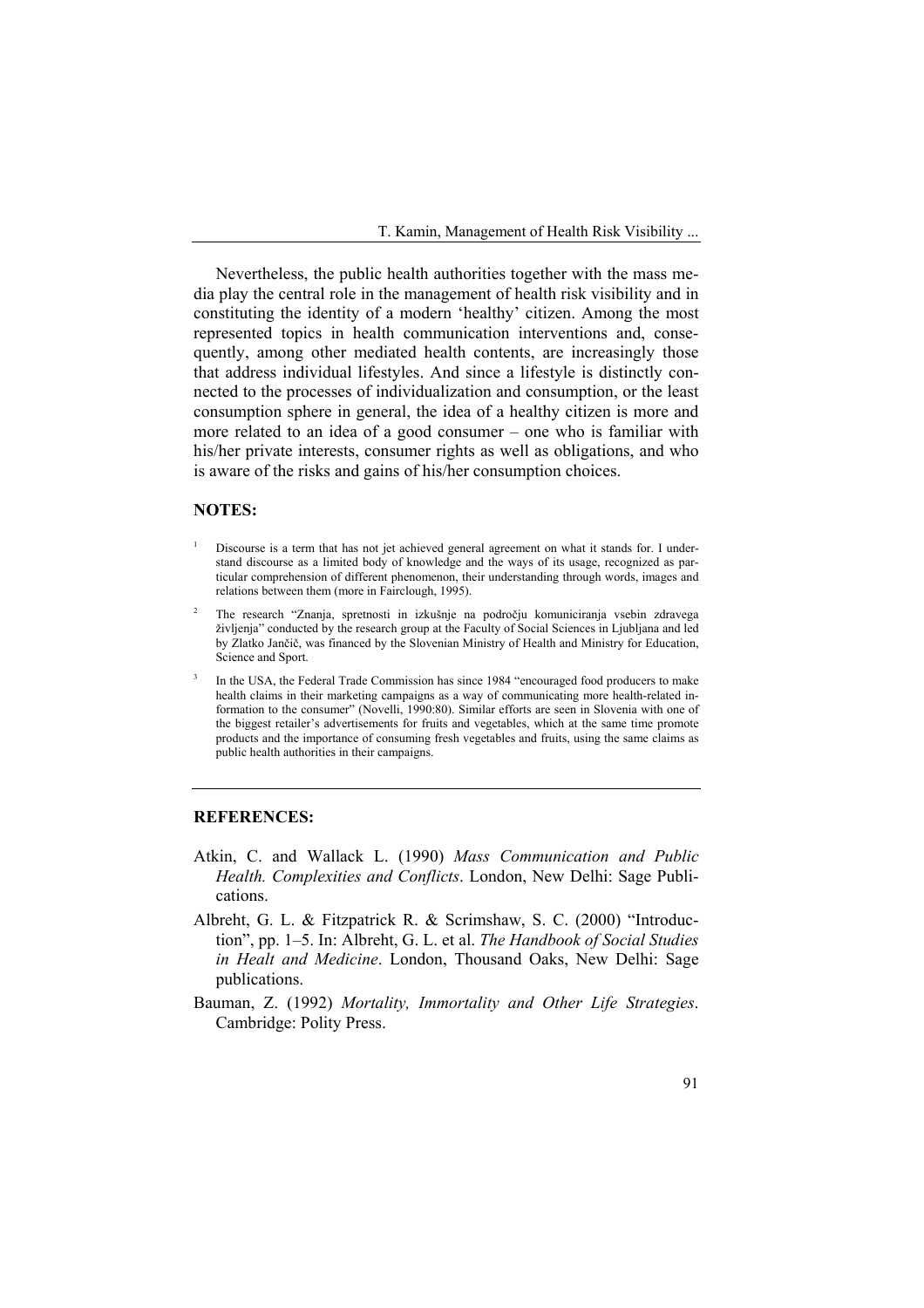- Beck, U. (1992) *Risk Society. Toward a New Modernity*. London: Sage Publications.
- Brodie, M. & Kjellson N. & Hoff, T. & Parker, M. (1999) "Perceptions of Latinos, African Americans, and Whites on Media as a Health Information Source", *The Howard Journal of Communications*, 10, 147–167.
- Bunton, R. (1997) "Popular Health, Advanced Liberalism and Good Housekeeping magazine", pp. 223–248. In: Petersen, A. et al. *Foucault. Health and Medicine*. London and New York: Routledge.
- Burr, Vivien. (1995) *Introduction to Social Constructivism*. London, New York: Routledge.
- Castel, R. (1991) "From Dangerousness to Risk", pp. 281-298. In: Burchell, G et al: *The Foucault Effect. Studies in Governmentality*. Chicago: The University Press.
- Castells, M. (2000) *The Rise of the Network Society. The Information Age: the Economy, Society, and Culture.* Cambridge, Oxford: Blackwell.
- Chapman, S. & Lupton, D. (1994) *The Fight for Public Health: Principles and Practice of Media Advocacy*. BMJ Publishing group.
- Coveney, J. (2000) *Food, Morals and Meaning. The Pleasure and Anxiety of Eating.* London, New York: Routledge.
- Crawford, R. (1980*)* "Healthism and the Medicalization of Everyday Life", *International Journal of Health Services*, 10 (3), 365–388.
- Crawford, R. (1993) "A Cultural Account of "Health": Control, Release, and the Social Body" In: A. Beattie, et al.: *Health and Wellbeing: A Reader*. London: Macmillan.
- Fairclough, N. (1994) "Conversationalization of Public Discourse and the Authority of the Consumer", pp. 253-268. In: Keath R. et al: *The Authority of the Consumer*. London, New York: Routledge.
- Fairclough, N. (1995) *Media Discourse*. London, New York, Sydney, Auckland: Edward Arnold, a member of the Hodder Headline Group.
- Gibney, M.J. & Kearney, M. & Kearney, M.J. (1997) "Introduction IEFS pan – EU Survey of Consumer Attitudes to Food, Nutrition and Health", *European Journal of Clinical Nutrition*, 51, Suppl. 2, 2.
- Giddens, A. (1991) *The Consequences of Modernity*. Cambridge, Oxford: Polity Press.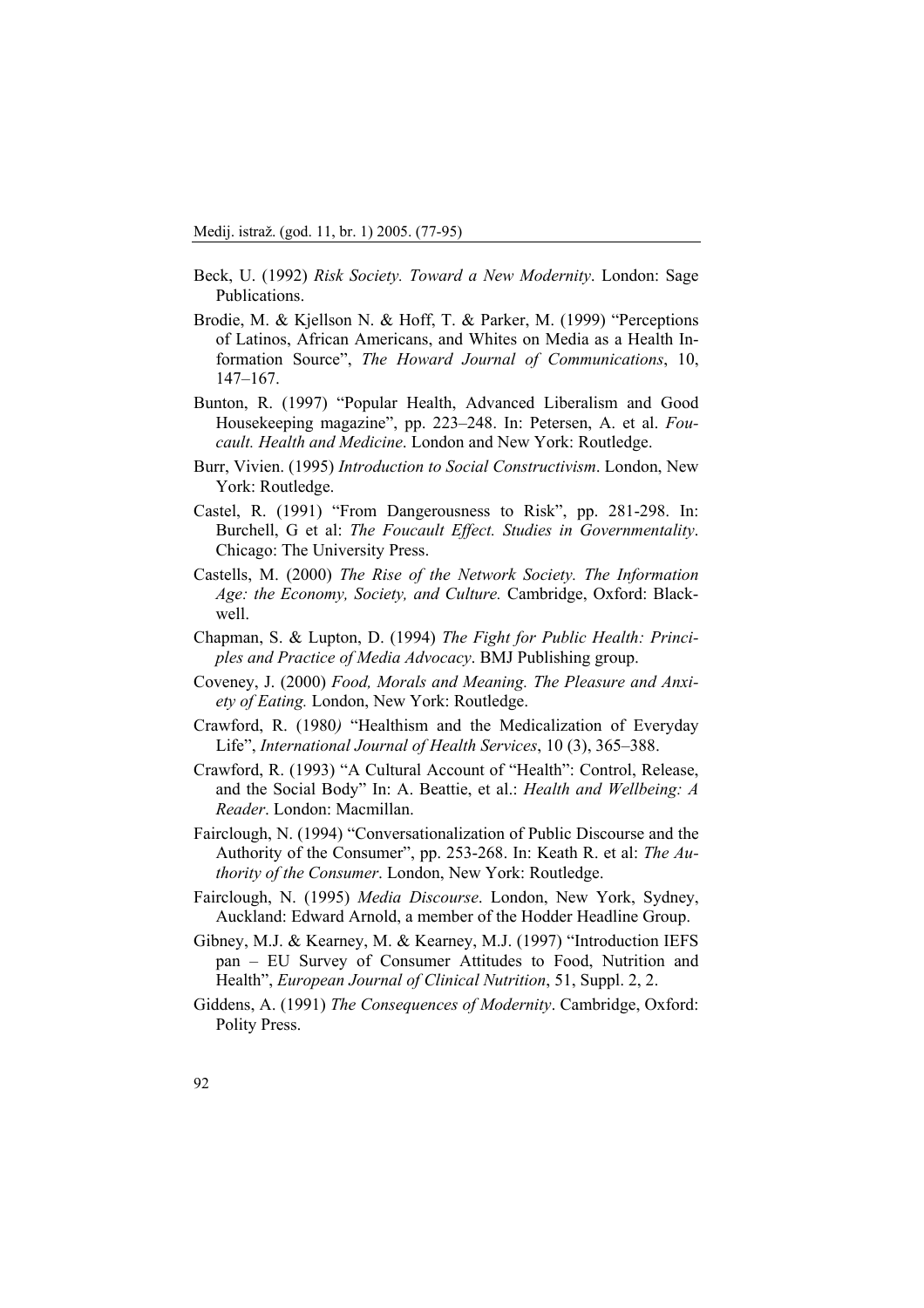- Glassner, B. (1999) *The Culture of Fear. Why Americans are Afraid of Wrong Things*. New York: Basic Books.
- Heward, T. (1994) Retailing the Police. Corporate Identity and the Met, pp. 240-252. In: Keat, R. et al: *The Authority of the Consumer*. London, New York: Routledge.
- Hugman, R. (1994) "Consuming Health and Welfare", pp. 207-222. In: Keat, R. et al: *The Authority of the Consumer*. London, New York: Routledge.
- Illich, I. (1975, 1995) *Limits to Medicine: Medical Nemesis: the Expropriation of Health*. London, New York: Marion Boyers.
- Johnson, T. (1998) "Shattuck Lecture Medicine and the Media", *New England Journal of Medicine*, 332(2), 87–92.
- Kamin, T. (2004) *Promocija zdravja in mit opolnomočenega državljana*. *Doktorska disertacija.* Ljubljana: Univerza v Ljubljani.
- Keat, R. & Whiteley, N. & Abercrombie, N. (1994) *The Authority of the Consumer*. London, New York: Routledge.
- Lupton, D. (1999) "Introduction: Risk and Sociocultural Theory", pp. 1– 11. In: Lupton, D. *Risk and Sociocultural Theory: New Directions and Perspectives*. Cambridge: University Press.
- Lupton, D. (2000) "The Social Construction of Medicine and the Body", pp. 50–63. In: Albreht, G. L. et al: *The Handbook of Social Studies in Healt and Medicine*. London, Thousand Oaks, New Delhi: Sage Publications.
- Mali, F. (2002) *Razvoj moderne znanosti. Socialni mehanizmi*. Ljubljana: Fakulteta za družbene vede.
- Mechanic, D. (1999) "Issues in Promoting Health", *Social Sciences and Medicine*, 48, 711–718.
- Metcalfe, A. (1993) Living in a Clinic: the Power of Public Health Promotions. *Anthropological Journal of Australia*, 4 (1), 31–44.
- Novelli, W. (1990) "Controversies in Advertising of Health-Related Products", pp. 78-87. In: Atkin, C. et al: *Mass Communication and Public Health. Complexities and Conflicts*. London, New Delhi: Sage Publications.
- Robertson, Thomas S. (1978) Consumer Behaviour and Health Care Change: The Role of Mass Media. *Advances in Consumer Research*, 5, 525–527.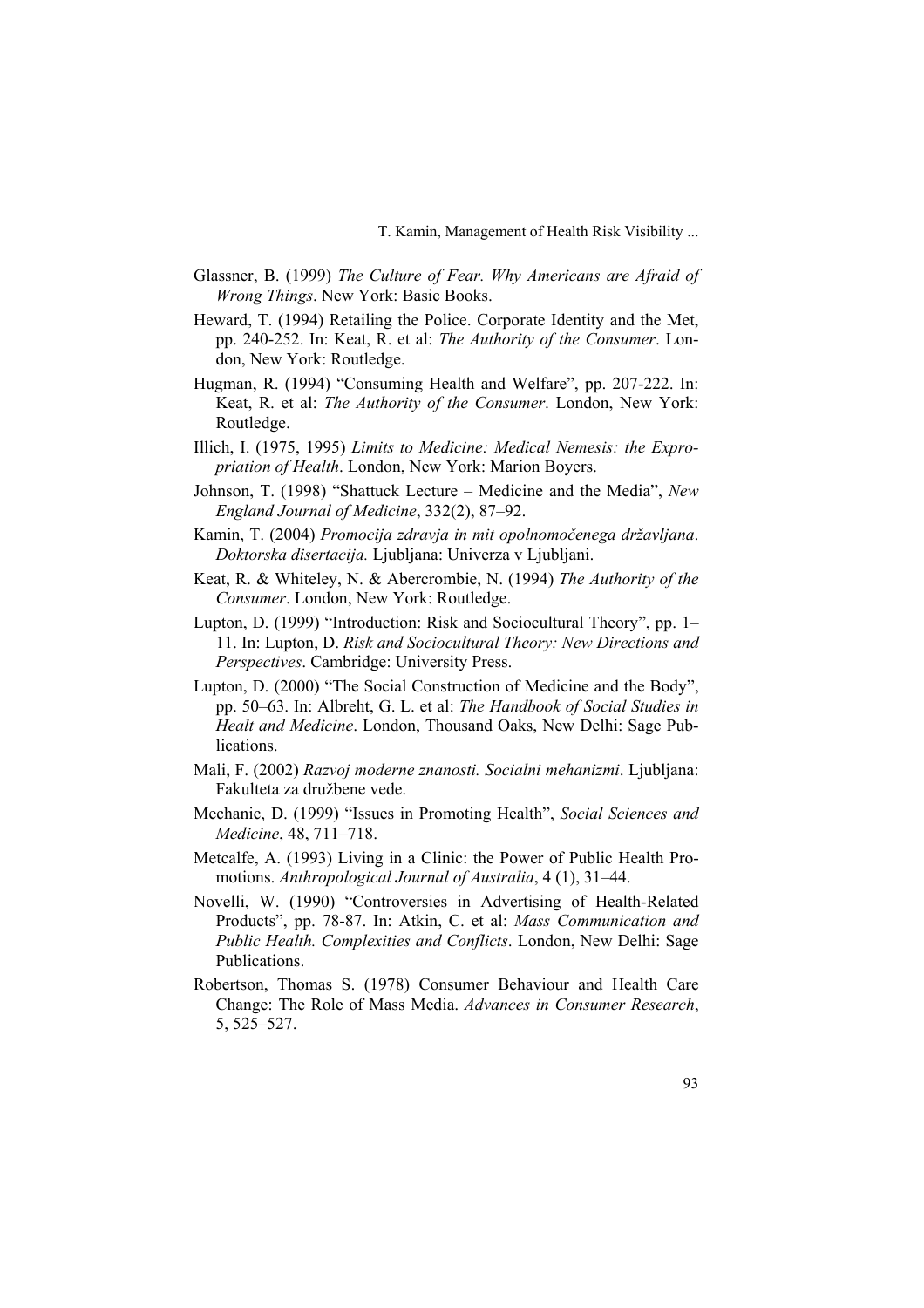- Seale, C. (2002) *Media and Health.* London, Thousand Oaks, New Delhi: Sage.
- Silverstone, R. (1999) *Why study the media?* London: Sage.
- Skolbekken, J.A. (1995) "The Risk Epidemic in Medical Journals", *Social Science and Medicine* 40 (3), 291–305.
- Slater, D. (1997) *Consumer Culture and Modernity*. Cambridge, Oxford: Polity Press.
- Thompson, J. B. (1995) *The Media and Modernity: A Social Theory of the Media*. Oxford, Cambridge: Polity Press.
- Tivadar, B. & Kamin, T. (2002) "Must I? May I? Should I? Food-related concerns", *Socialna pedagogika*, 6(3), 279-308.
- Toš, N. & Malnar, B. (2003) *Družbeni vidiki zdravja*. Ljubljana: FDV-IDV Center za raziskovanje javnega mnenja in množičnih komunikacij.
- Turner, B. (2000) "The History of the Changing Concepts of Health and Illness: Outline of a General Model of Illness Categories", pp. 9-23. In: Albreht, G. L. et al: *The Handbook of Social Studies in Healt and Medicine*. London, Thousand Oaks, New Delhi: Sage publications.
- Ule, M. (2003) *Spregledana razmerja*. *Družbeni vidiki sodobne medicine*. Maribor: Aristej.
- Verbeke, W. & Viaene, J. & Guiot, O. (1999) "Health Communication and Consumer Behavior on Meat in Belgium: From BSE untildioxin", *Journal of Health Communication*, 4(4), 345–358.
- Wallack, L. (1990) "Mass Media and Health Promotion: Promisse, Problem, and Challenge", pp. 41-51. In: Atkin, C. et al: *Mass Communication and Public Health. Complexities and Conflicts.* London, New Delhi: Sage Publications.
- WHO (1981) *Global Strategy For Health for All by the year 2000*. Geneva: WHO.
- WHO (1996) *The World Health Report: 1996: Fighting Disease, Fostering Development*. Geneva: WHO.
- WHO (1997) *The World Health Report: 1997: Conquering Suffering, Enriching Humanity*. Geneva: WHO.
- WHO (1999) *The World Health Report: 1999: Making a Difference.* Geneva: WHO.